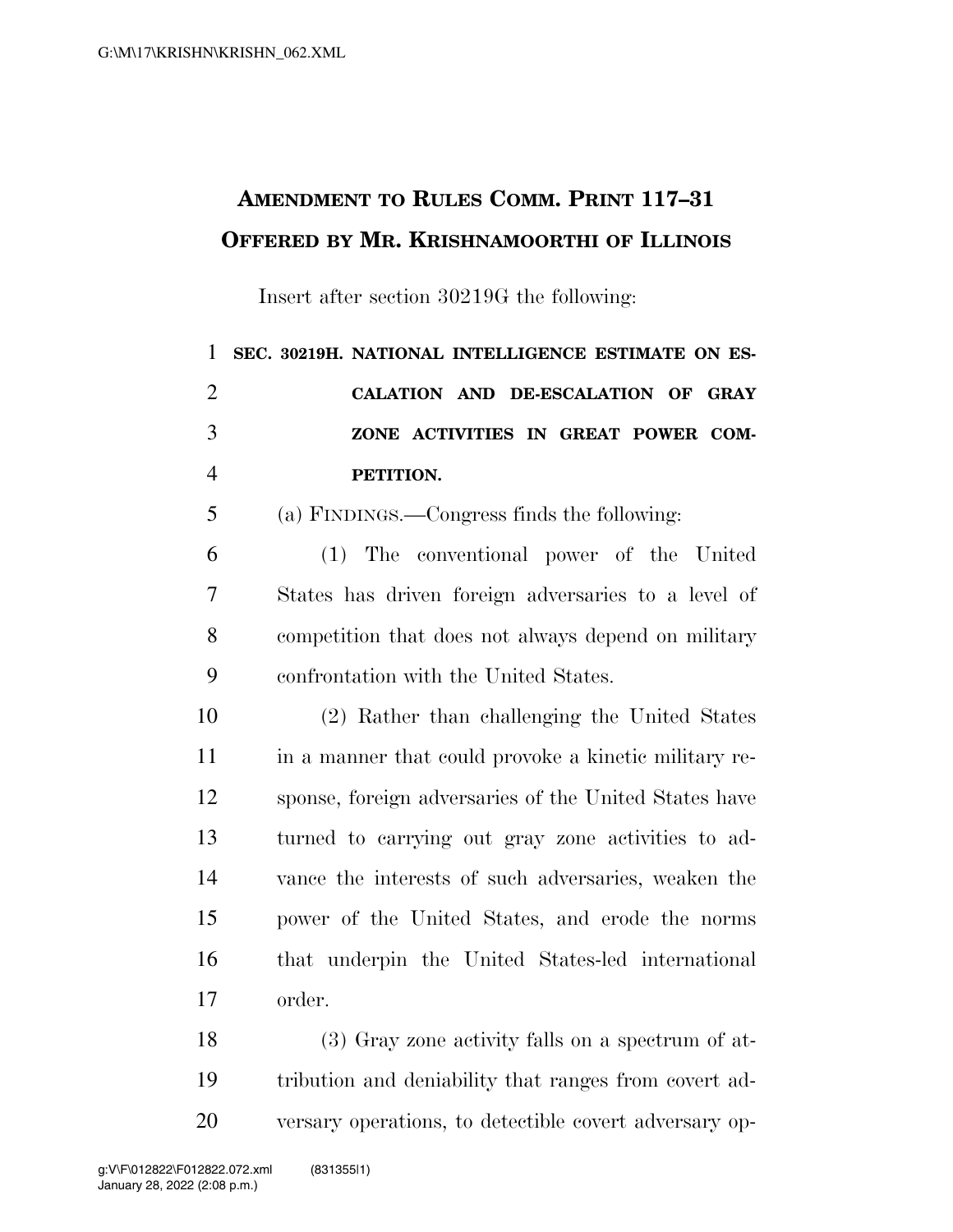erations, to unattributable adversary operations, to deniable adversary operations, to open adversary op-erations.

 (4) To adequately address such a shift to gray zone activity, the United States must understand what actions tend to either escalate or de-escalate such activity by our adversaries.

 (5) The laws, principles, and values of the United States are strategic advantages in great power competition with authoritarian foreign adver- saries that carry out gray zone activities, because such laws, principles, and values increase the appeal of the governance model of the United States, and the United States-led international order, to states and peoples around the world.

 (6) The international security environment has demonstrated numerous examples of gray zone ac- tivities carried out by foreign adversaries, including the following activities of foreign adversaries:

 (A) Information operations, such as efforts by Russia to influence the 2020 United States Federal elections (as described in the March 15, 23 2021, intelligence community assessment of the Office of the Director of National Intelligence made publicly available on March 15, 2021).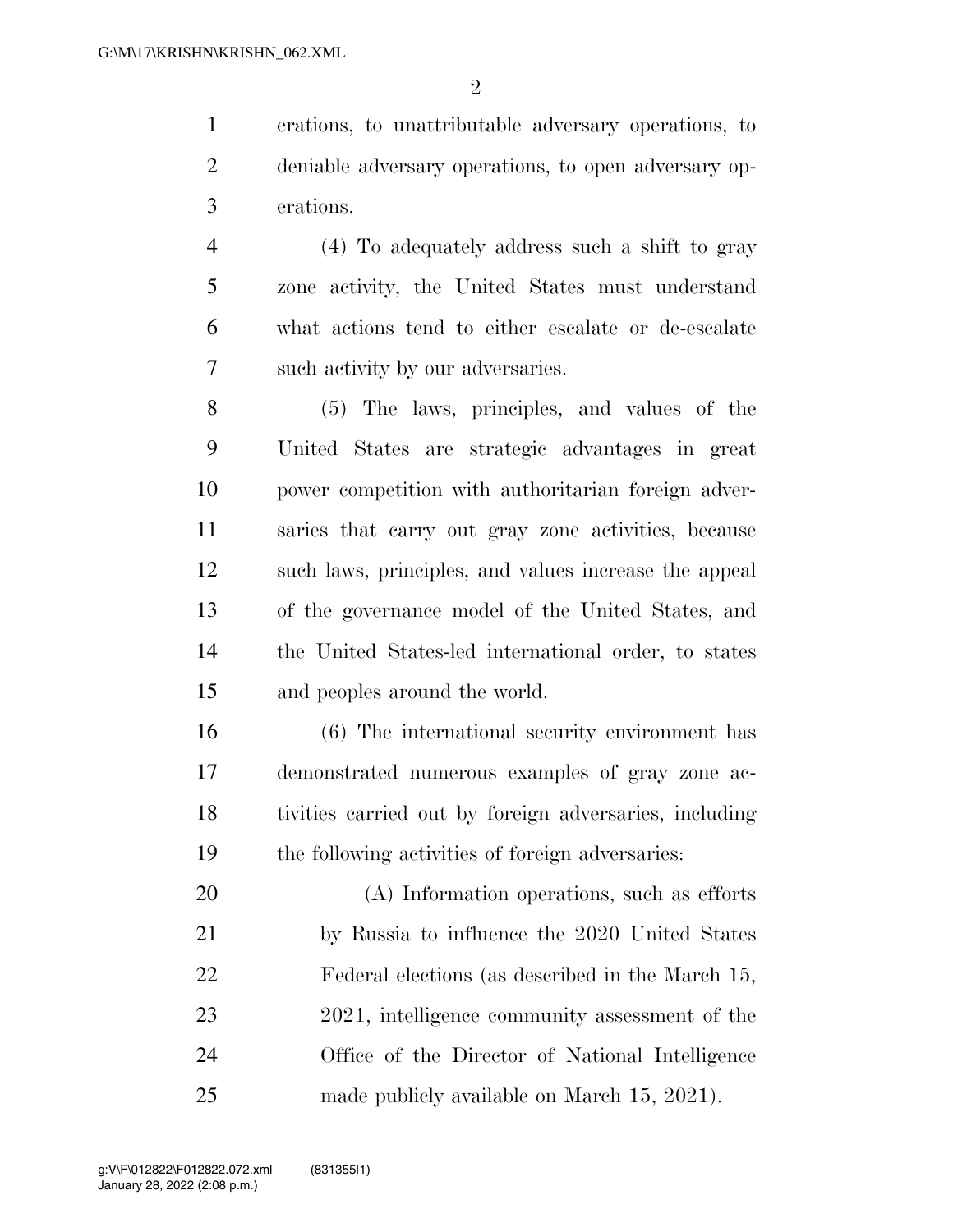| $\mathbf{1}$   | (B) Adversary political coercion operations,      |
|----------------|---------------------------------------------------|
| $\overline{2}$ | such as the wielding of energy by Russia, par-    |
| 3              | ticularly in the context of Ukrainian gas pipe-   |
| $\overline{4}$ | lines, to coerce its neighbors into compliance    |
| 5              | with its policies.                                |
| 6              | (C) Cyber operations, such as the use by          |
| 7              | China of cyber tools to conduct industrial espio- |
| 8              | nage.                                             |
| 9              | (D) Provision of support to proxy forces,         |
| 10             | such as the support provided by Iran to           |
| 11             | Hezbollah and Shia militia groups.                |
| 12             | (E) Provocation by armed forces controlled        |
| 13             | by the government of the foreign adversary        |
| 14             | through measures that do not rise to the level    |
| 15             | of an armed attack, such as the use of the        |
| 16             | China Coast Guard and maritime militia by         |
| 17             | China to harass the fishing vessels of other      |
| 18             | countries in the South China Sea.                 |
| 19             | (F) Alleged uses of lethal force on foreign       |
| 20             | soil, such as the 2018 attempts by Russia to      |
| 21             | poison Sergei Skripal in London.                  |
| <u>22</u>      | (G) The potential use by an adversary of          |
| 23             | technology that causes anomalous health inci-     |
| 24             | dents among United States Government per-         |
| 25             | sonnel.                                           |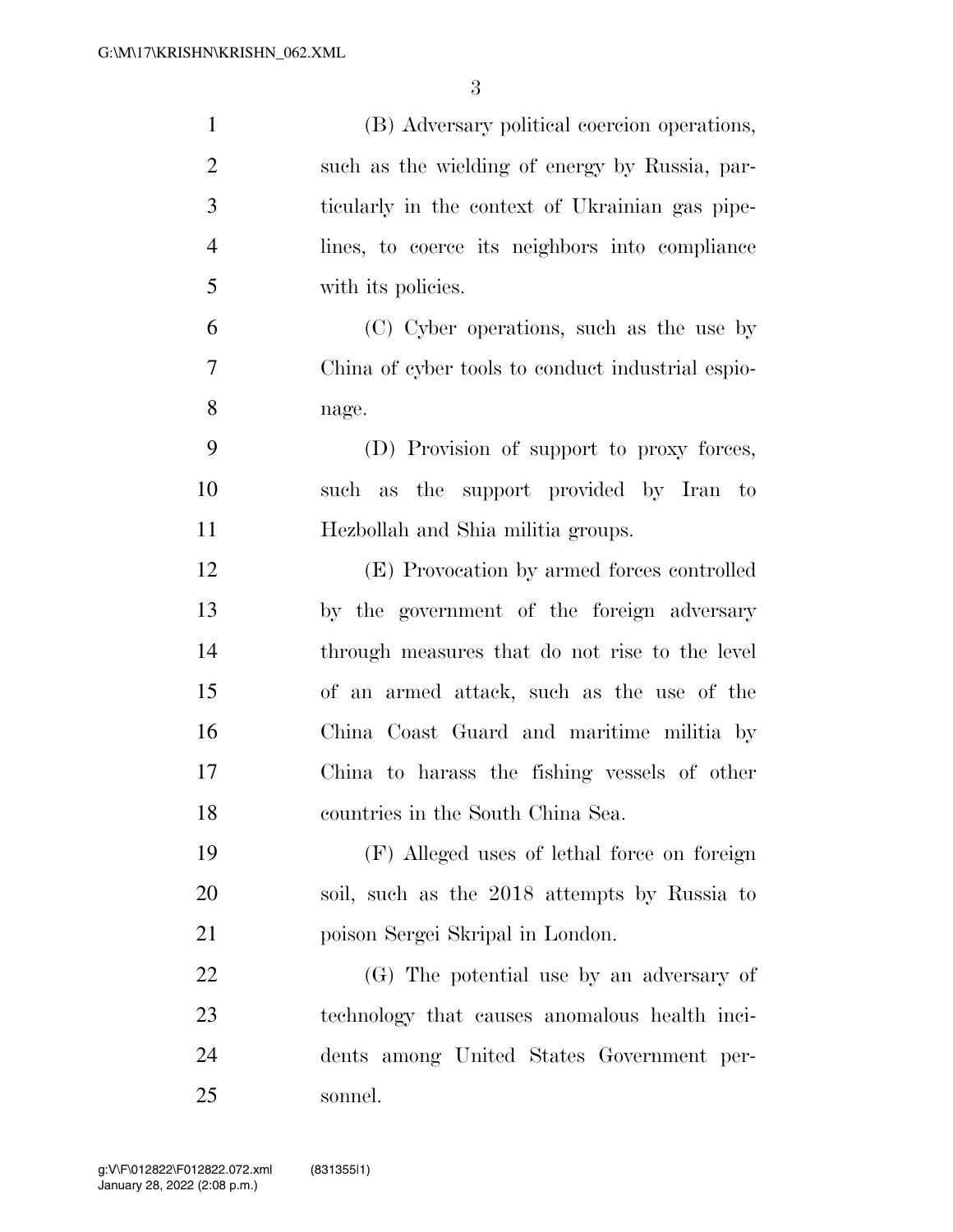(b) NATIONAL INTELLIGENCE ESTIMATE.—

 (1) REQUIREMENT.—The Director of National Intelligence, acting through the National Intelligence Council, shall produce a National Intelligence Esti- mate on how foreign adversaries use gray zone ac- tivities to advance interests, what responses by the United States (or the allies or partners of the United States) would tend to result in the escalation or de-escalation of such gray zone activities by for- eign adversaries, and any opportunities for the United States to minimize the extent to which for- eign adversaries use gray zone activities in further-ance of great power competition.

 (2) MATTERS INCLUDED.—To the extent deter- mined appropriate by the National Intelligence Council, the National Intelligence Estimate produced under paragraph (1) may include an assessment of the following topics:

 (A) Any potential or actual lethal or harm- ful gray zone activities carried out against the United States by foreign adversaries, including against United States Government employees and United States persons, whether located within or outside of the United States.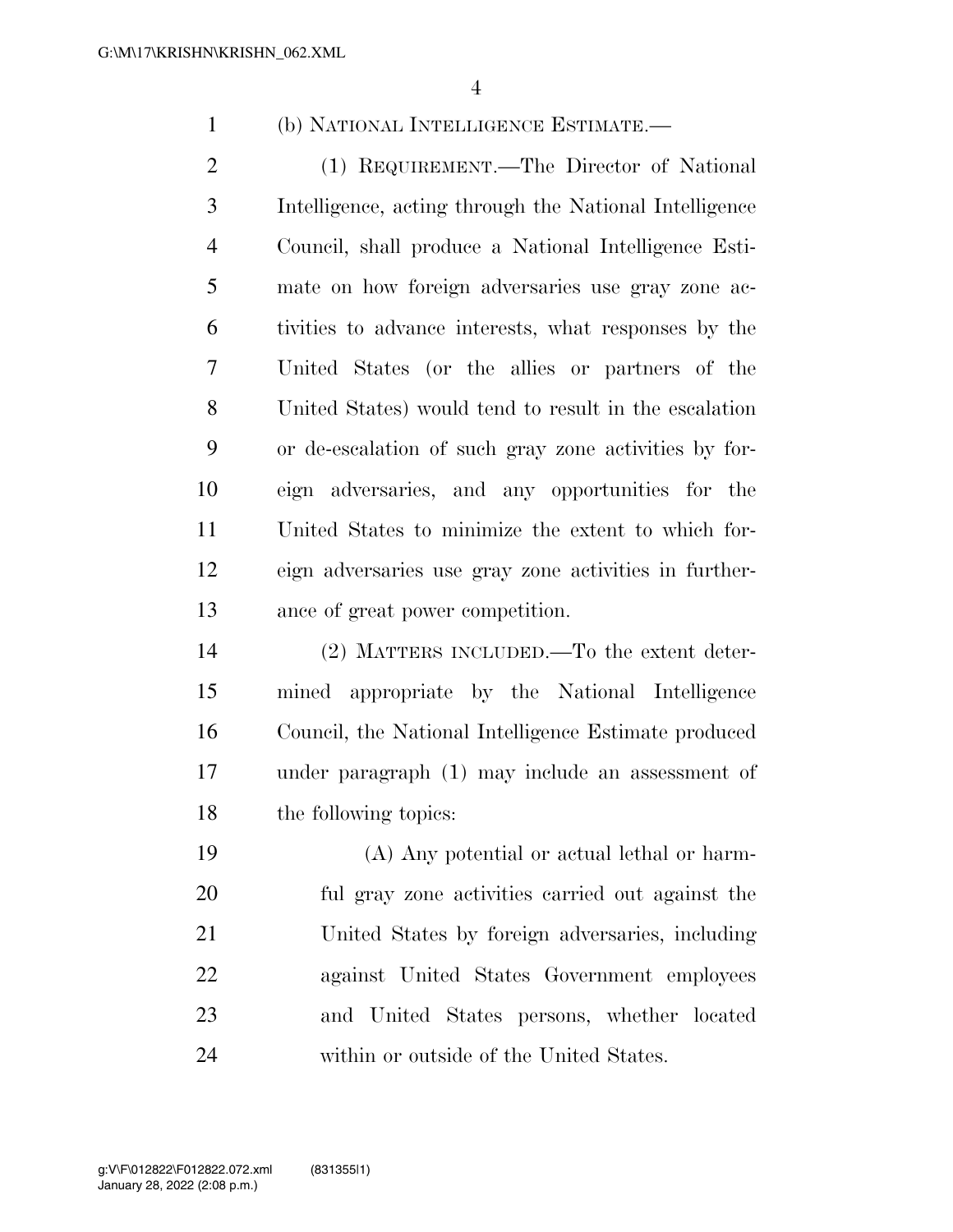| $\mathbf{1}$   | (B) To the extent such activities have oc-       |
|----------------|--------------------------------------------------|
| $\overline{2}$ | curred, or are predicted to occur—               |
| 3              | (i) opportunities to reduce or deter             |
| $\overline{4}$ | any such activities; and                         |
| 5              | (ii) any actions of the United States            |
| 6              | Government that would tend to result in          |
| $\overline{7}$ | the escalation or de-escalation of such ac-      |
| 8              | tivities.                                        |
| 9              | (C) Any incidents in which foreign adver-        |
| 10             | saries could have used, but ultimately did not   |
| 11             | use, gray zone activities to advance the inter-  |
| 12             | ests of such adversaries, including an assess-   |
| 13             | ment as to why the foreign adversary ultimately  |
| 14             | did not use gray zone activities.                |
| 15             | (D) The effect of lowering the United            |
| 16             | States Government threshold for the public at-   |
| 17             | tribution of detectible covert adversary oper-   |
| 18             | ations, unattributable adversary operations, and |
| 19             | deniable adversary operations.                   |
| 20             | (E) The effect of lowering the United            |
| 21             | States Government threshold for responding to    |
| 22             | detectible<br>adversary<br>covert<br>operations, |
| 23             | unattributable adversary operations, and deni-   |
| 24             | able adversary operations.                       |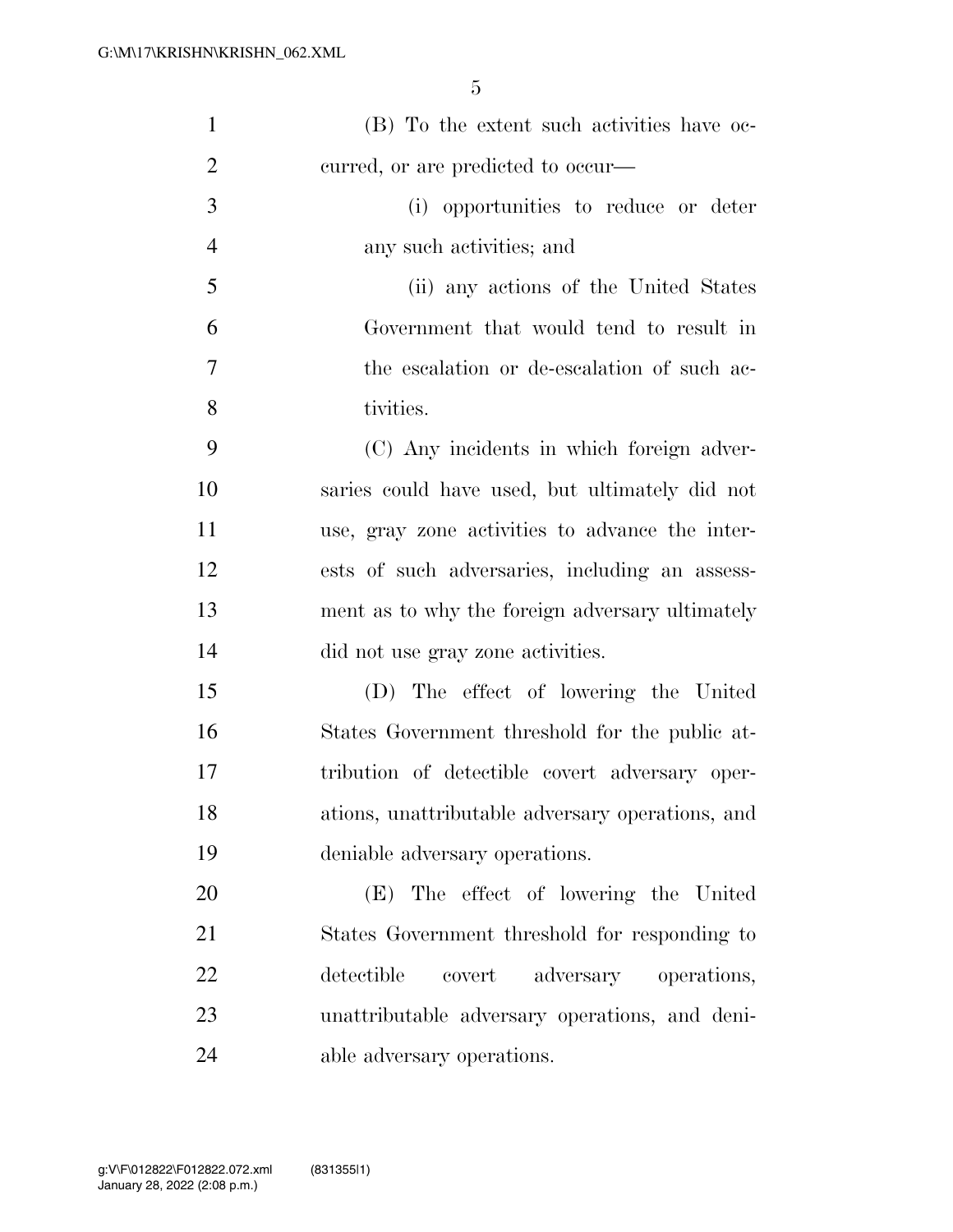| $\mathbf{1}$   | (F) The extent to which the governments            |
|----------------|----------------------------------------------------|
| $\overline{2}$ | of foreign adversaries exercise control over any   |
| 3              | proxies or parastate actors used by such gov-      |
| $\overline{4}$ | ernments in carrying out gray zone activities.     |
| 5              | (G) The extent to which gray zone activi-          |
| 6              | ties carried out by foreign adversaries affect the |
| 7              | private sector of the United States.               |
| 8              | (H) The international norms that provide           |
| 9              | the greatest deterrence to gray zone activities    |
| 10             | carried out by foreign adversaries, and opportu-   |
| 11             | nities for strengthening those norms.              |
| 12             | (I) The effect, if any, of the strengthening       |
| 13             | of democratic governance abroad on the resil-      |
| 14             | ience of United States allies and partners to      |
| 15             | gray zone activities.                              |
| 16             | (J) Opportunities to strengthen the resil-         |
| 17             | ience of United States allies and partners to      |
| 18             | gray zone activities, and associated tactics, car- |
| 19             | ried out by foreign adversaries.                   |
| 20             | (K) Opportunities for the United States to         |
| 21             | improve the detection of, and early warning for,   |
| 22             | such activities and tactics.                       |
| 23             | (L) Opportunities for the United States to         |
| 24             | galvanize international support in responding to   |
| 25             | such activities and tactics.                       |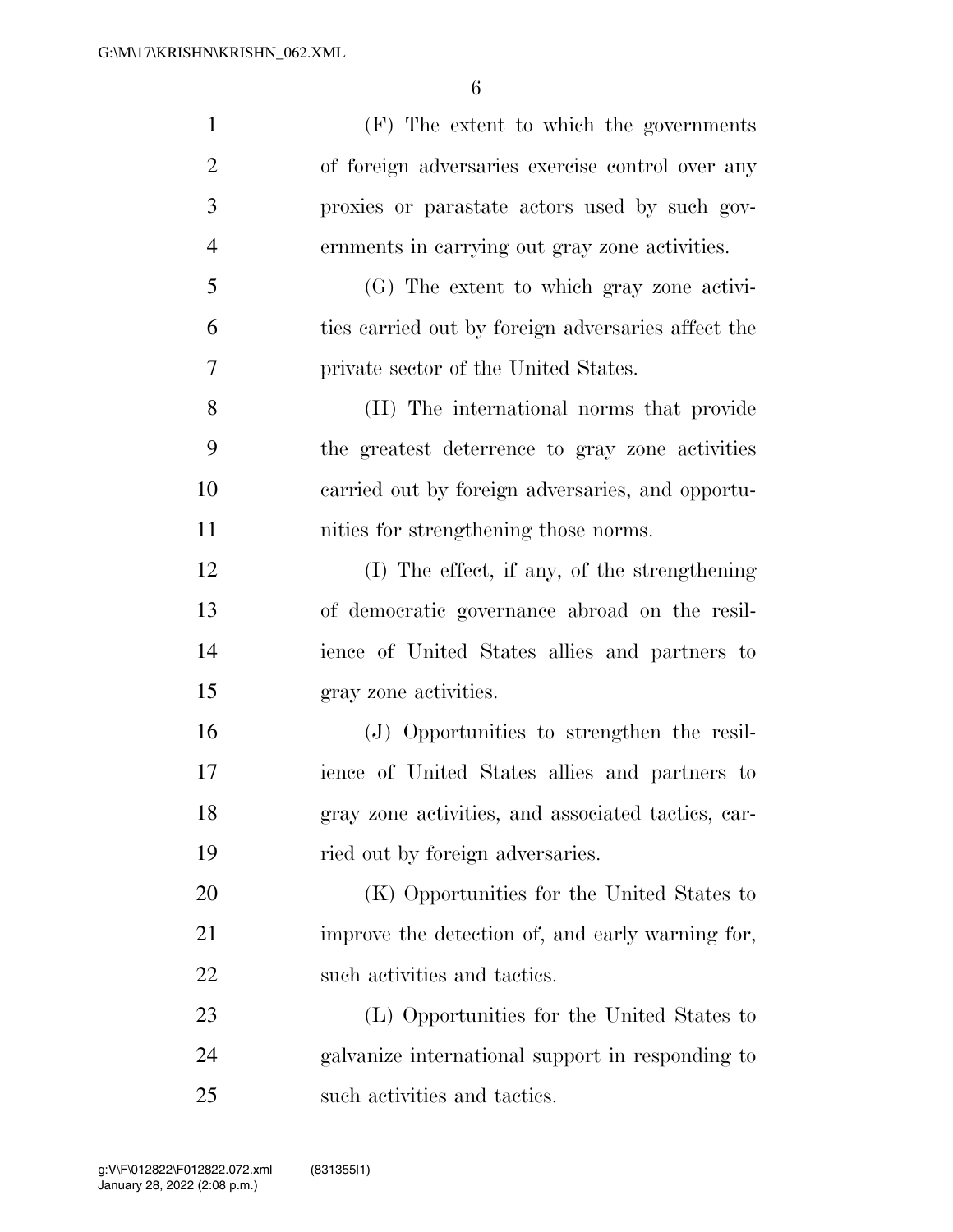## 1 (3) SUBMISSION TO CONGRESS.—

2 (A) SUBMISSION.—Not later than 1 year after the date of the enactment of this Act, the Director shall submit to the Select Committee on Intelligence of the Senate and the Perma- nent Select Committee on Intelligence of the House of Representatives the National Intel- ligence Estimate produced under paragraph (1), including all intelligence reporting underlying the Estimate.

 (B) NOTICE REGARDING SUBMISSION.—If at any time before the deadline specified in sub- paragraph (A), the Director determines that the National Intelligence Estimate produced under paragraph (1) cannot be submitted by such deadline, the Director shall (before such dead- line) submit to the Select Committee on Intel- ligence of the Senate and the Permanent Select Committee on Intelligence of the House of Rep- resentatives a report setting forth the reasons why the National Intelligence Estimate cannot be submitted by such deadline and an estimated date for the submission of the National Intel-ligence Estimate.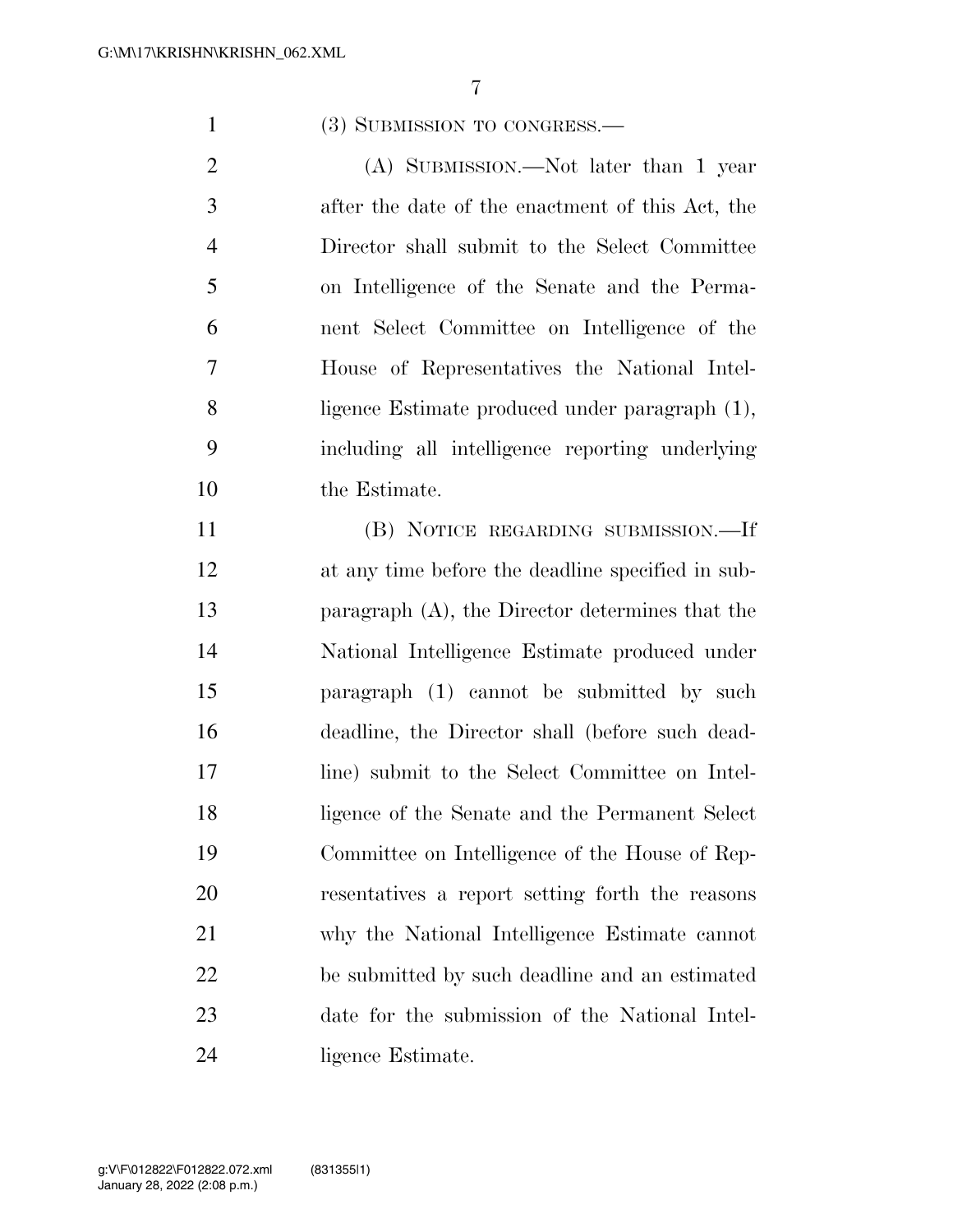(C) FORM.—Any report under subpara- graph (B) shall be submitted in unclassified form.

 (4) PUBLIC VERSION.—Consistent with the pro- tection of intelligence sources and methods, at the same time as the Director submits to the Select Committee on Intelligence of the Senate and the Permanent Select Committee on Intelligence of the House of Representatives the National Intelligence Estimate under paragraph (1), the Director shall make publicly available on the internet website of the Director an unclassified version of the key find-ings of the National Intelligence Estimate.

| 14 | (5) DEFINITIONS.—In this subsection:          |
|----|-----------------------------------------------|
| 15 | (A) GRAY ZONE ACTIVITY.—The term              |
| 16 | "gray zone activity" means an activity to ad- |
| 17 | vance the national interests of a State that— |

 (i) falls between ordinary statecraft and open warfare;

 (ii) is carried out with an intent to maximize the advancement of interests of 22 the state without provoking a kinetic mili-23 tary response by the United States; and

 (iii) falls on a spectrum that ranges from covert adversary operations, to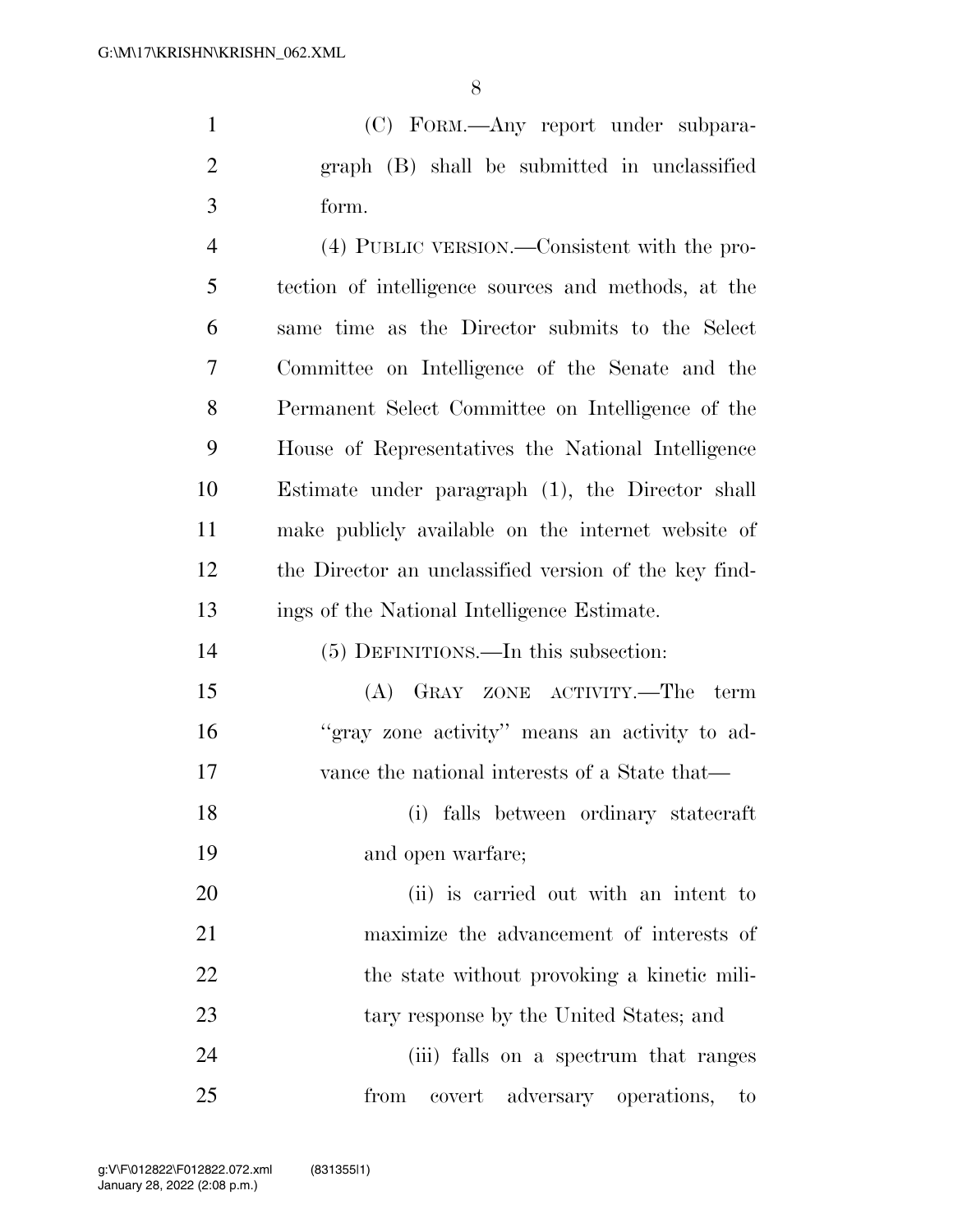| $\mathbf{1}$   | detectible covert adversary operations, to    |
|----------------|-----------------------------------------------|
| $\overline{2}$ | unattributable adversary operations, to de-   |
| 3              | niable adversary operations, to open adver-   |
| $\overline{4}$ | sary operations.                              |
| 5              | (B) COVERT ADVERSARY OPERATION.-              |
| 6              | The term "covert adversary operation" means   |
| 7              | an operation by an adversary that—            |
| 8              | (i) the adversary intends to remain           |
| 9              | below the threshold at which the United       |
| 10             | States detects the operation; and             |
| 11             | (ii) does stay below such threshold.          |
| 12             | (C) DETECTIBLE COVERT ADVERSARY OP-           |
| 13             | ERATION.—The term "detectible covert adver-   |
| 14             | sary operation" means an operation by an ad-  |
| 15             | versary that—                                 |
| 16             | (i) the adversary intends to remain           |
| 17             | below the threshold at which the United       |
| 18             | States detects the operation; but             |
| 19             | (ii) is ultimately detected by the            |
| 20             | United States at a level below the level at   |
| 21             | which the United States will publicly at-     |
| 22             | tribute the operation to the adversary.       |
| 23             | (D) UNATTRIBUTABLE ADVERSARY OPER-            |
| 24             | ATION.—The term "unattributable adversary     |
| 25             | operation" means an operation by an adversary |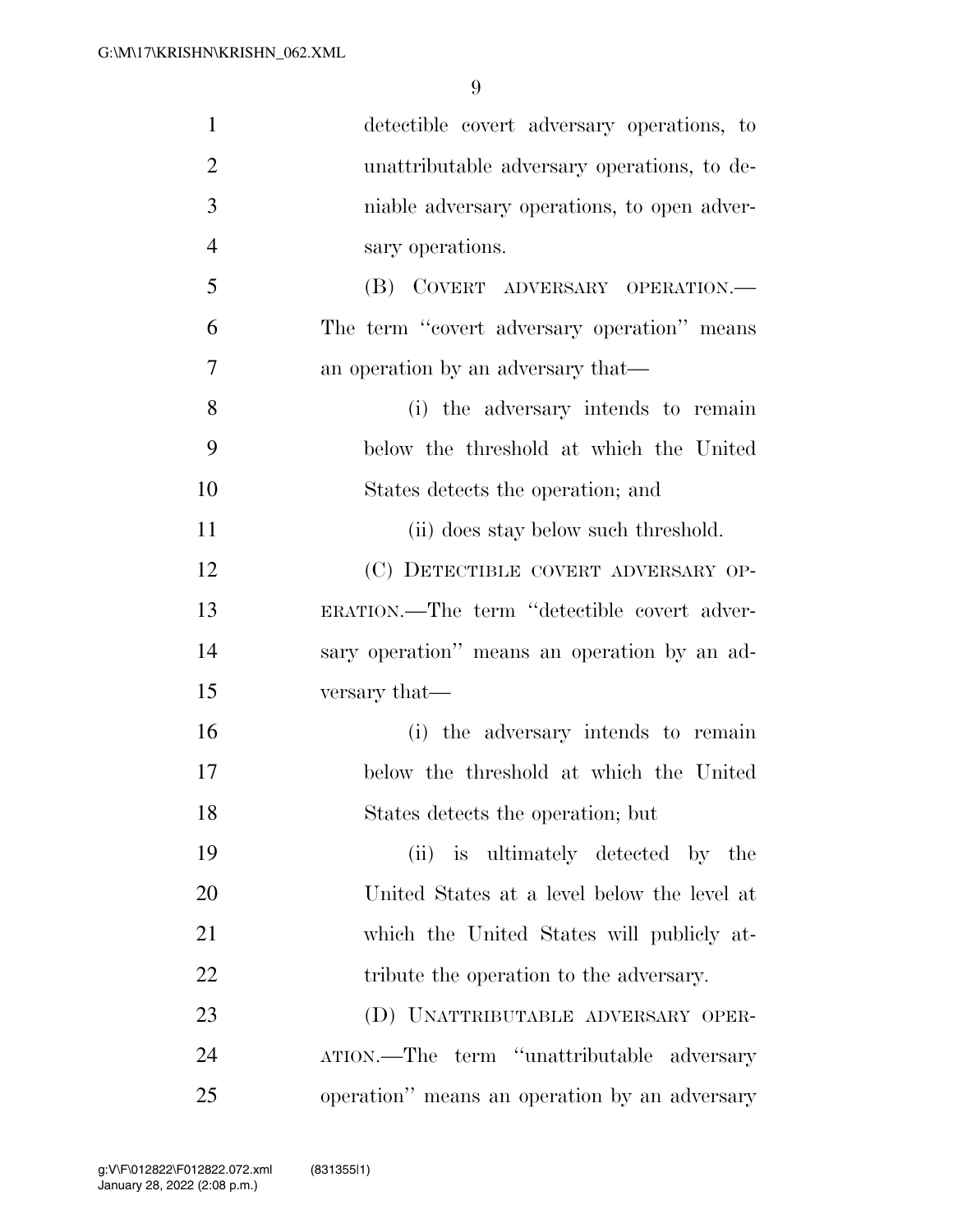| $\mathbf{1}$   | that the adversary intends to be detected by the       |
|----------------|--------------------------------------------------------|
| $\overline{2}$ | United States, but remain below the threshold          |
| 3              | at which the United States will publicly at-           |
| $\overline{4}$ | tribute the operation to the adversary.                |
| 5              | (E) DENIABLE ADVERSARY OPERATION.—                     |
| 6              | The term "deniable adversary operation" means          |
| 7              | an operation by an adversary that—                     |
| 8              | (i) the adversary intends to be de-                    |
| 9              | tected and publicly or privately attributed            |
| 10             | by the United States; and                              |
| 11             | (ii) the adversary intends to deny, to                 |
| 12             | limit the response by the United States,               |
| 13             | and any allies of the United States.                   |
| 14             | (F) OPEN ADVERSARY OPERATION.—The                      |
| 15             | term "open adversary operation" means an op-           |
| 16             | eration by an adversary that the adversary             |
| 17             | openly acknowledges as attributable to the ad-         |
| 18             | versary.                                               |
| 19             | (c) REQUIREMENT TO DEVELOP LEXICON.—                   |
| 20             | (1) REQUIREMENT.—The Director of National              |
| 21             | Intelligence, acting through the National Intelligence |
| 22             | Council, shall develop a lexicon of common terms       |
| 23             | (and corresponding definitions for such terms) for     |
| 24             | concepts associated with gray zone activities.         |